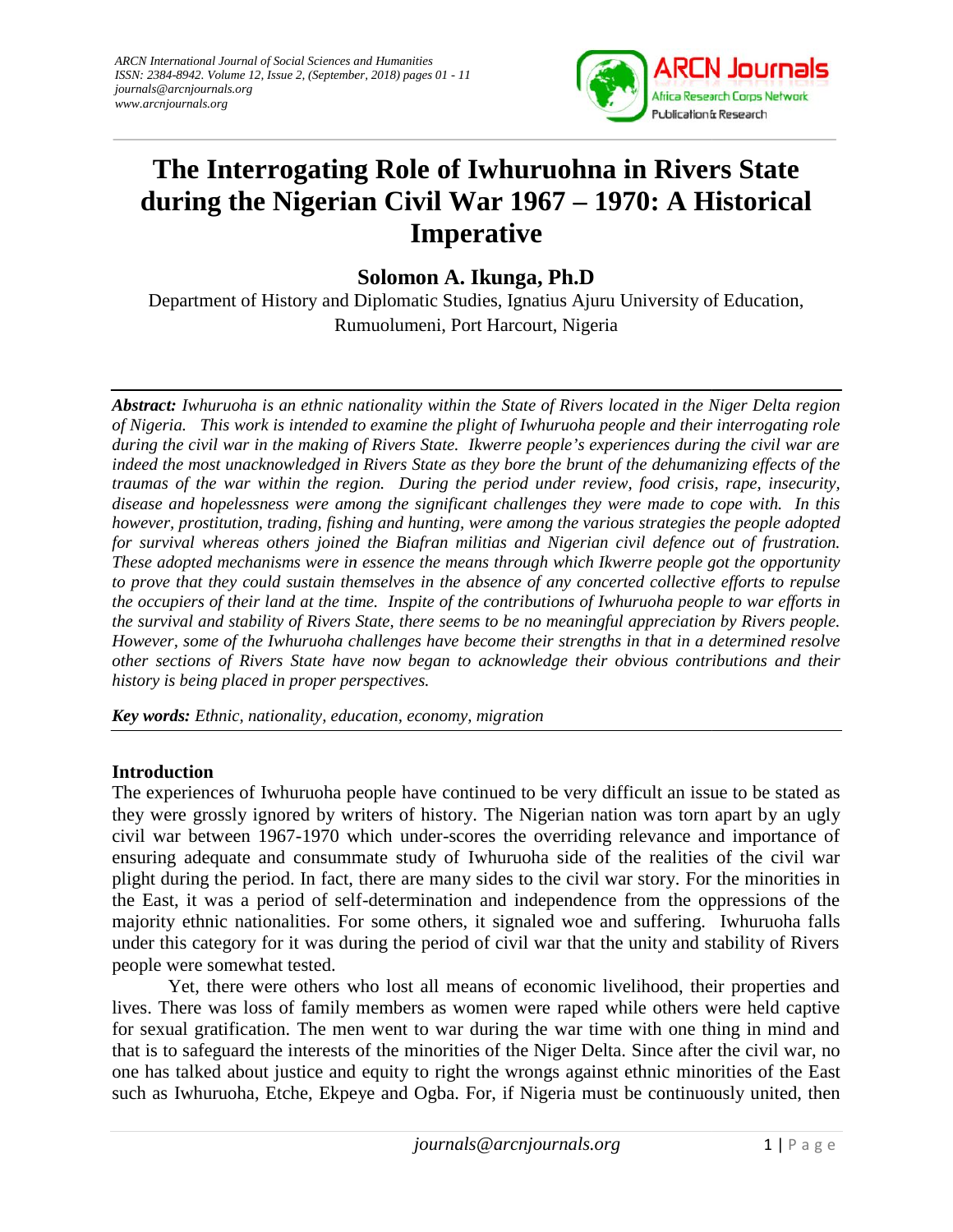Madiebo (1980:15) was right when he averred that justice has been aptly said to be the bond of the society, corner stone of human togetherness. On the other hand, if Nigerian unity would stay, then of course, the suffering of Iwhuruoha people during the civil war time must be mitigated and the issues therefore properly addressed.

There are many authors of the Nigerian civil war era but none has touched on the sensitive side of the atrocities against the Iwhuruoha minority and their contributions towards the growth of Rivers State. The neglect may be intentional or unintentional but it just goes to show the extent of the biasness against Iwhuruoha minorities by most authors who have produced a lot of literatures on the civil war and other writers of history. More especially, it also goes to depict the level of ignorance on the activities of Iwhuruoha towards the up-liftment of Rivers people which sometimes are glossed over, under-analyzed and at times absent in most cases because of hate and ethnic chauvinism which trivialized Iwhuruoha roles for too long in the annals of Nigerian history.

On a general note, however, even though literatures on the Nigerian state are profuse, they are Iwhuruoha insensitive, the Iwhuruoha ethnic nationality's activities marginalized and various historical discourses had remained one sided favouring other nationalities or their kit and kin. Even the other ethnic counterparts have not helped the issue, their accounts are usually based on their own perspectives. The imbalance on the account of the plight of Iwhuruoha people has created a lacuna. Iwhuruoha men and women collectively put up active participation during the war in order to alleviate Rivers people. But one can have solace in the works of Njoku (1985:20) where the author centered her observations mainly on the women involvement in the Igbo war and explained how women were marginalized and made to suffer the brunt of the civil war.

#### **Iwhuruoha people and Environment**

The name, Iwhuruoha is both ethnistic and linguistic. It refers to an ethnic group and at the same time a people's language. Iwhuruoha is the most populous of all ethnic nationalities in Rivers State with approximately four million people by the last population census estimates. It occupies four local government areas` namely Obio/Akpor, Emohua, Port Harcourt and Ikwerre. According to Achinehu (1994:4) it is geographically situated within the coordinates of  $4^0$ :50N,  $5^0$ :15N,  $6^0$ : 30E and  $7^0$ :15E. The whole area occupies the central parts of Rivers state and encompassed by the equatorial tropical rain forest of the Guinea coast (Ikunga 2006:41).

The Iwhuruoha ethnic nationality, according to Obah (1997:7), predates the advent of the whiteman and the Nigerian Nation (1914). It has many major groupings in line with the citing of colonial native courts within seven communities that were hitherto referred to as Iwhuruoha Asa or Esa that is, seven Iwhuruoha or Iwhereoha. Out of the seven Iwhuruoha came such political groupings as Elele or Ishimbam group, Esila or Ishaila group, REO or Risimini group and OPA group. Iwhuruoha, under the aegis of Ogbakor Ikwerre rotate their Ogbakor or general assembly meetings across the various Iwhuruoha groups.

*[journals@arcnjournals.org](mailto:journals@arcnjournals.org)* 2 | P a g e 2 | P a g e 2 | P a g e 2 | P a g e 2 | P a g e 2 | P a g e 2 | P a g e 2 | P a g e 2 | P a g e 2 | P a g e 2 | P a g e 2 | P a g e 2 | P a g e 2 | P a g e 2 | P a g e 2 | P a g e 2 The area is generally bounded by other ethnic groupings in Rivers State such as Ogba/Egbema to the North and West, Ekpeye and Abua to the south West, Eleme is by the East Etche and Oyigbo too. The Igbo of Imo state are by the North-east. However, the location of Iwhuruoha could depend on where the locator is standing. Iwhuruoha is linguistically linked with the languages of Ekpeye, Ogba, Etche and Ndoni. According to Williamson (1989:45-46) they all belong to what she referred to as Igboid language group or lower Niger language group.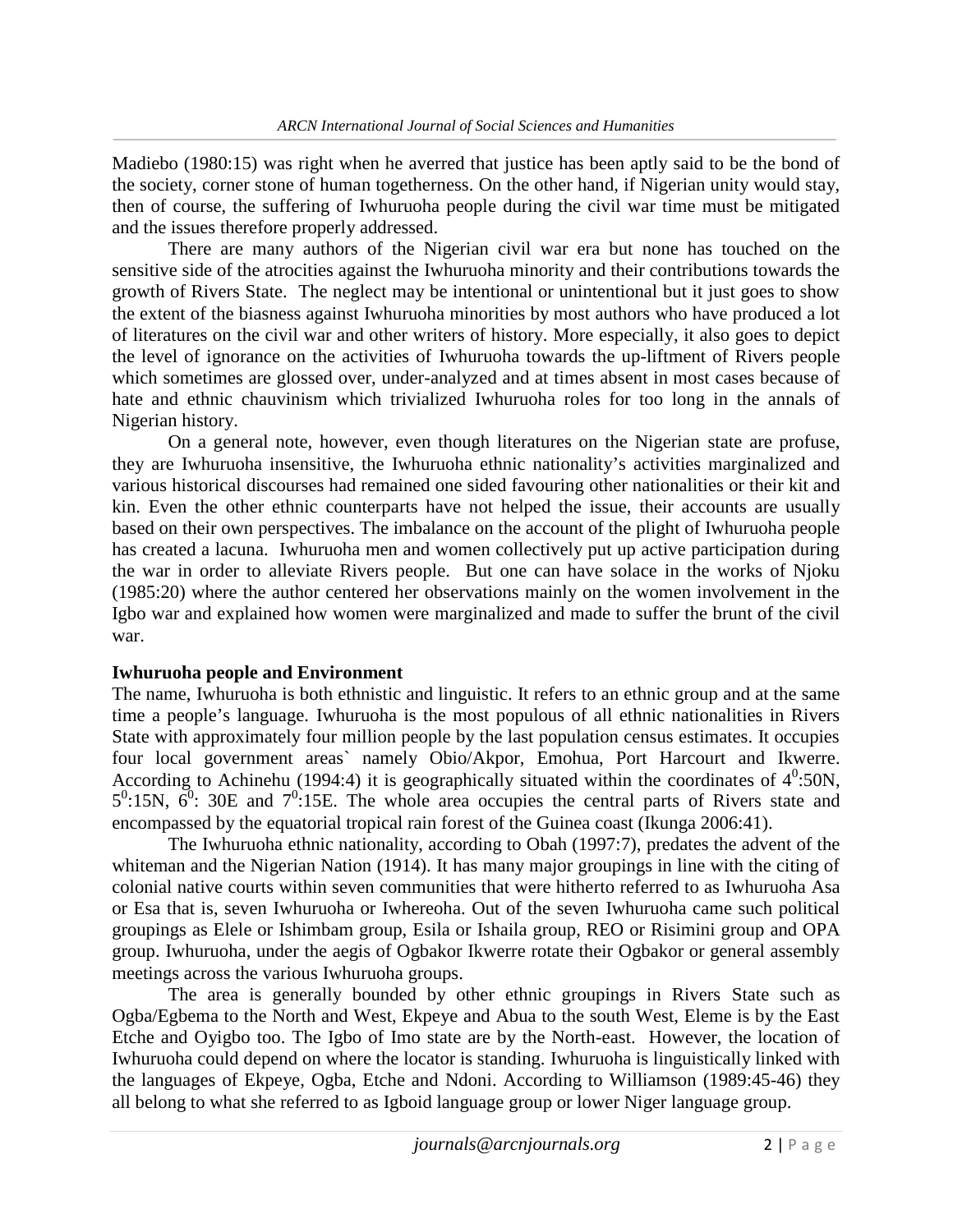# **The Tradition of Origin**

On Iwhuruoha traditions of origin, opinions differ marginally. For sometime now, the origin of Iwhuruoha has been shrewd in mystery. Till today, Iwhuruoha has no central history and for that reason each Ikwerre ethnic group tends to reconstruct its own history of origin and migration in its own way. Since not all *Iwhuruoha* clans migrated at the same time and from the same source, their origins are variously discussed by their separate group historians. It therefore could be said to be a heterogenous society.

There are six hypothesis on the origin of Iwhuruoha. The first has to do with Benin factor relating to one Ochichi as the progenitor of the people. However, the Ochichi story is only common among Northern and Southern people of Elele and Obio. The story begins with the reign of Oba Ewuare of Benin who was said to be a tyrant and an intolerant ruler. According to Egharevba (1960), Oba Ewuare was formerly known as Ogun before being crowed with the title of Oba Ewuare or Owuruare, meaning it is cool or the trouble has ceased after the death of the incumbent Oba Owaifiokun whom it was claimed he overthrew through a palace coup. Having ascended the throne in about 1410 A.D, Oba Ewuare caused a great conflagration in Benin which lasted two days and two nights as a revenge for his previous banishment. Egharevba explained further that Oba Ewuare was a magician, physician, Warrior and traveler having travelled to such countries as Ghana, Guinea and Congo. And because he was powerful, courageous and sagacious, he exerted much influence in the area. Ewuare fought and captured two hundred and one (201) towns and villages in Ekiti, Ikare, Eka, Kukuruku and parts of Igbo land. In fact, Ewuare took his petty rulers captive and caused many to pay tribute to him. The first ruler to make contacts with Europeans in this part of the world, he became so ruthless with his subjects that several of them went into self exile in order to escape torture. It was in the midst of this crisis in Benin that the founders of Iwhuruoha clans such as Ochichi, Odegu, Ndele, Emohua, Rumuekpe, Uvuawhu, among others left to settle in other safer lands.

It was claimed that when Ochichi settled at present day Elele, he begat four sons who founded such communities as Elele, Egbeda, Omerelu and Mini. The other communities in Northern Iwhuruoha, according to the assumption are stranger elements. This may just be an assumption without any historical facts since during the period of migration waves of migration took people to different locations. But oral tradition in Isiokpo itself from the Ochichi claim, Odegu too does not accept this assumption because of the distinctiveness of its migration history from other claims in the history of Iwhuruoha.

The second hypothesis relate to the claim of Isiokpo to one Okpo Wagidi as being their progenitor and the descendants being founders of other Iwhuruoha communities. Oral tradition in Isiokpo claims that Okpo Wagidi, a war Lord migrated from Arochukwu to a place called Alimini and settled there. It was based on this claim that some argued to the contrary that the founder of Isiokpo is Mini and not Okpo Wagidi. The Ochichi story by northern Iwhuruoha writers to the fact that Isiokpo is one of the sons of Ochichi deviates remarkable from the assumptions of oral tradition in Isiokpo itself concerning Okpo Wagidi. Controversy has raged on between Isiokpo and Elele concerning supremacy of one over the other and it has not ended. However, oral tradition in Rundele attests to the Okpo Wagidi story as the progenitor of Isiokpo people. Therefore, there may be some elements of historical truth here.

dements of mistorical fruith here.<br>
allels with the hypothesis of Igbo origin. According to<br>
a undoing is the lack of indigenous historians who could<br>
re. The influence of Igbo historians on the proper history<br> *journals@a* This, however, draws some parallels with the hypothesis of Igbo origin. According to Ikunga (2006:53) the greatest Iwhuruoha undoing is the lack of indigenous historians who could have put the history in proper perspective. The influence of Igbo historians on the proper history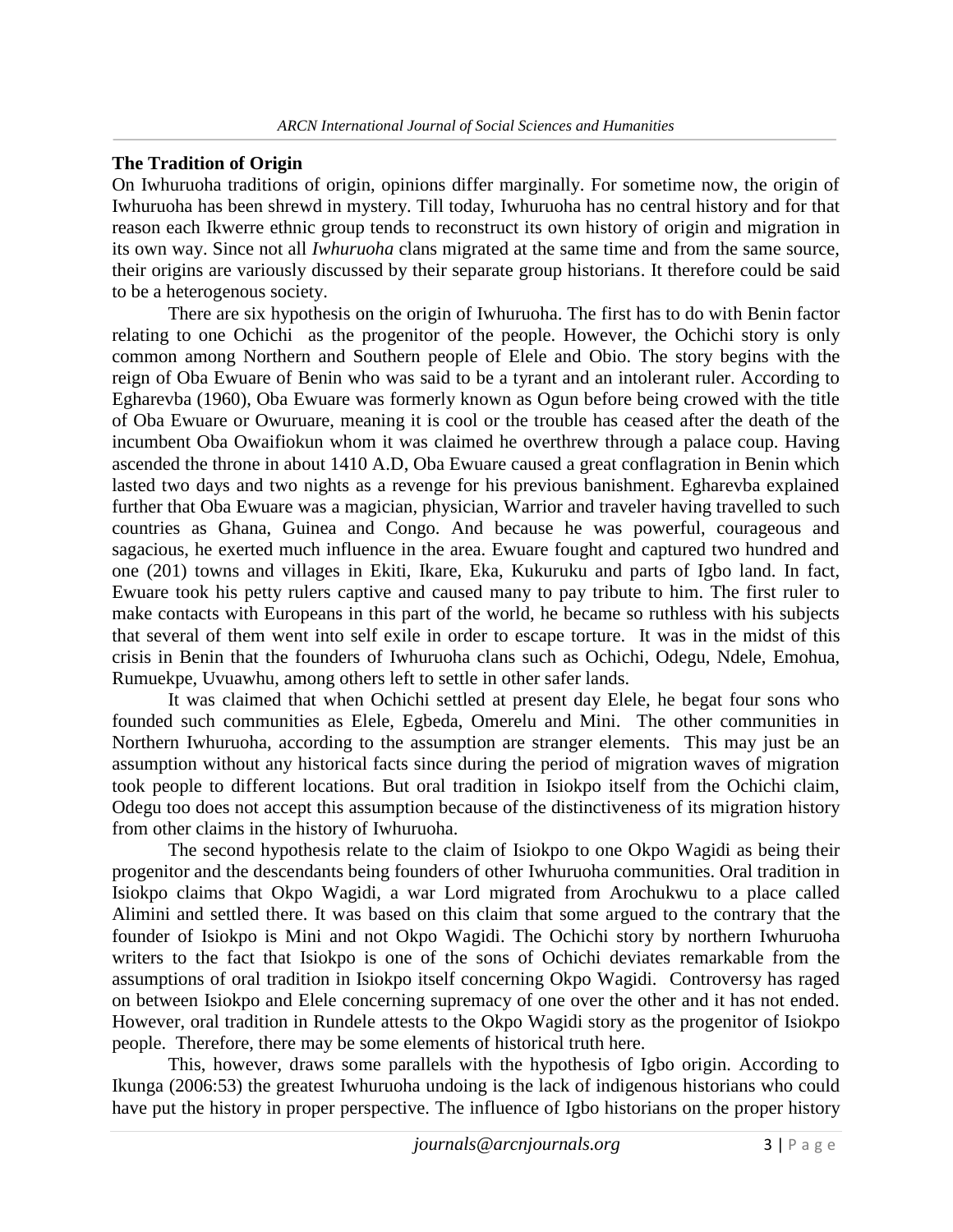of Ikwerre origin has cast doubts to the objectivity of historical reconstruction. He went further to state that Talbot (1926), Afigbo (1981), Echeruo (1982) and Jones (1963) have been the greatest offenders in obscuring the origin of Iwhuruoha people. They grouped Ikwerre among the sub-tribes of Igbo. It must be noted that Talbot and Jones, the two British colonial writers made conclusions from what Igbo interpreters informed them about the people of Eastern Nigeria and not what they actually knew about the area. At the time, Igbo in eastern Nigeria had monopoly of education and an upper hand in the British colonial government. They indeed succeeded in putting the records according to their imagination and perception in order to humiliate the minorities in the then East. For Afigbo and Echeruo, they espoused the theory of Igbo origin based on assumptions and linguistic similarities. Assumptions are not acceptable in historical reconstruction neither can linguistic affinity alone be sufficient enough to trace the origin of a people. To properly argue that Iwhuruoha migrated from Igbo, there must be studies on both sides based on oral tradition, archaeology, anthropology, sociology, ethnology, cultural and linguistic similarities. It has been the Igbo dream to perpetually undermine the existence of Iwhuruoha people and put them under their domination and control. This, however, succeeded for sometime. Efforts are today being made such as this, to come out of that internal colonialism and assert some levels of independence. This hypothesis may not pass the test of historical truth until it has been established how the people traced the route to the present settlement in the Niger Delta.

Again, Nkuturum Mandah (2003) has also in his hamitic hypothesis espoused the theory that Iwhuruoha people migrated from the Middle East possibly a native of Edom on Mt. Seir. The Edomites are descendants of Esau and Iwhuruoha left there in a boat called Ogbo-oru through the Mediterranean seas to the Atlantic and finally Niger Delta.

There is yet another hypothesis based on Ijo tradition. This hypothesis claims that there was a movement Northwards from the Niger Delta region. Alagoa and Kiebel (1989) contended that even Obio, the ancestor of Evo and Apara communities migrated from Ukwuani in Aboh division to their present abode. They state further that a language affinity exists between Obio in Iwhuruoha and Ukwuani in Delta State Even though there was a North ward movement from the Niger Delta, the Ijo tradition seems not to be so plausible as no oral tradition exists among the Iwhuruoha people on this theory. What probably brought Ijo in close affinity with Iwhuruoha may be commercial and trade contacts. Ukwuani people are not Ijo proper rather they seem to establish closer affinity with the Ibos.

Finally, there is the claim of autochthony among the Akpor people of Iwhuruoha. They claim that they have been there from time in their present location. Their existence has nothing to do with any kind of migration from outside their present settlement. This claim is only common to Akpor and no where else in Iwhuruoha land. It could also be reasoned that the people lost sight of their source of migration or that it must have disappeared from their memory and therefore the claim of autochthony.

*[journals@arcnjournals.org](mailto:journals@arcnjournals.org)* 4 | P a g e From the above analysis of the various hypothesis, it can be seen that Iwhuruoha is distinct and unique both in language, culture and traditions of origin. There is no doubt that in inter migrations several Igbo elements emptied into Iwhuruoha and inter-mingled with them especially during the slave trade when Aros of Igbo land made Iwhuruoha land their area of trade and a gate way to the waters of Bonny from where the slaves were transported to other lands. On the other hand, Iwhuruoha people migrated to Igbo land during the same period of migration. For instance, traces of some Iwhuruoha people inhabit sections of Umuapu, Umuagwo,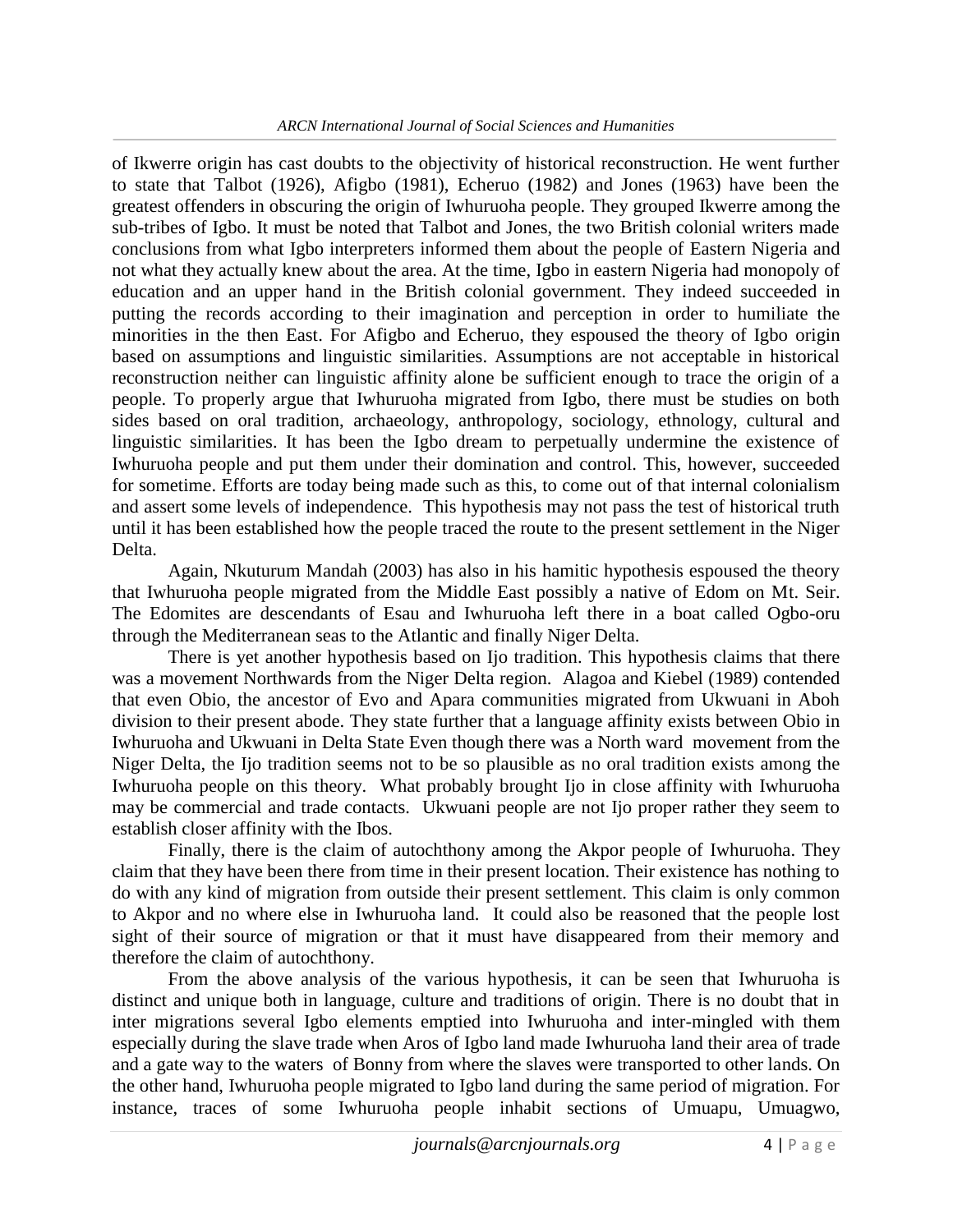Ohaji/Egbema and Awara axis all in Imo state. They speak Iwhuruoha language mixed with some elements of Igbo and possess the same customs and traditions of Iwhuruoha. It is no wonder, therefore, that a good number of those Iwhuruoha people in Imo state showed some sympathy to Iwhuruoha people during the civil war when it was glaring that they were not welcome in Igbo land by the men folk of Igbo origin. During the same period of migration, several Iwhuruoha people also migrated to Igbo land such as Ikwerre people of Rumuigbo who are found in parts of Ngwa land of Abia State. On the whole, there are no evidences of archaeological excavations in Ikwerre land to determine their initial place of early settlement. The origin of the people and the date of early settlement remain a subject of further investigation. Oral tradition alone cannot provide full answer.

#### **The Economic Activities of Iwhuruoha People**

Iwhuruoha land is usually referred to as the food basket of Rivers State because of abundance of arable land and conducive environment which allow for several economic activities for which the people engage themselves with. However, one cannot talk about the status of Iwhuruoha people in Rivers State sufficiently enough without looking into the economic activities of the people before and after the civil war and until they are stated, the true picture of the activities of the people during the war cannot be understood.

Indeed, Iwhuruoha land is said to cover about 21, 400 KM which is claimed to be about 20% of the cultivable land in Rivers State. Wahua (1993:20) has made extensive description of them all. There is a favourable rainfall precipitation all year round which creates a rain forest vegetation supporting positively the production of adequate food. Again, the presence of fertile soil and adequate rainfall support large scale farming thereby making the people to be predominantly farmers. There are major crops produced in the area which include yam, cassava, cocoyam, maize and vegetables.

Apart from farming, the people practice, hunting, fishing and the domestication of such animals as goat, sheep, dogs, fowls, ducks, among others. In the area, can be found indigenous local industries which include pottery, basket and mat weaving, gin production and fish nets or traps. Further still, another economic activity is trading as internal and long distance markets existed with the people of Ibaa, Ndele, Emohua, Elele-Alimini and the New Calabar.

#### **Palm Produce**

The most important agricultural cash crop grown in the land is palm. It yields palm oil and palm kernel. The people depend on the wild groves for the supply of palm produce. To harvest it, produce and refine involve very difficult activity since crude implements are usually employed. Palm oil constitutes the main cooking oil or vegetable fat for the people and rich in vitamin A. In the remote past it was the main fuel used in the night. The fronds are used for fencing and roofing of mud houses whereas the mid ribs of the leaves are used as broom.

#### **Raffia Palm**

*[journals@arcnjournals.org](mailto:journals@arcnjournals.org)* 5 | P a g e Raffia palm grows in fresh water swamps in very large quantities around the various communities in the land. Its products include raffia fiber, piassava fiber, bamboo poles and thatches used for roofing of houses. Another one is raffia palm wine. The potential yield of its alcoholic beverages averages 150 million hectoliters. It is distilled also to produce local gin called Kaikai an equivalent of the imported London dry gin.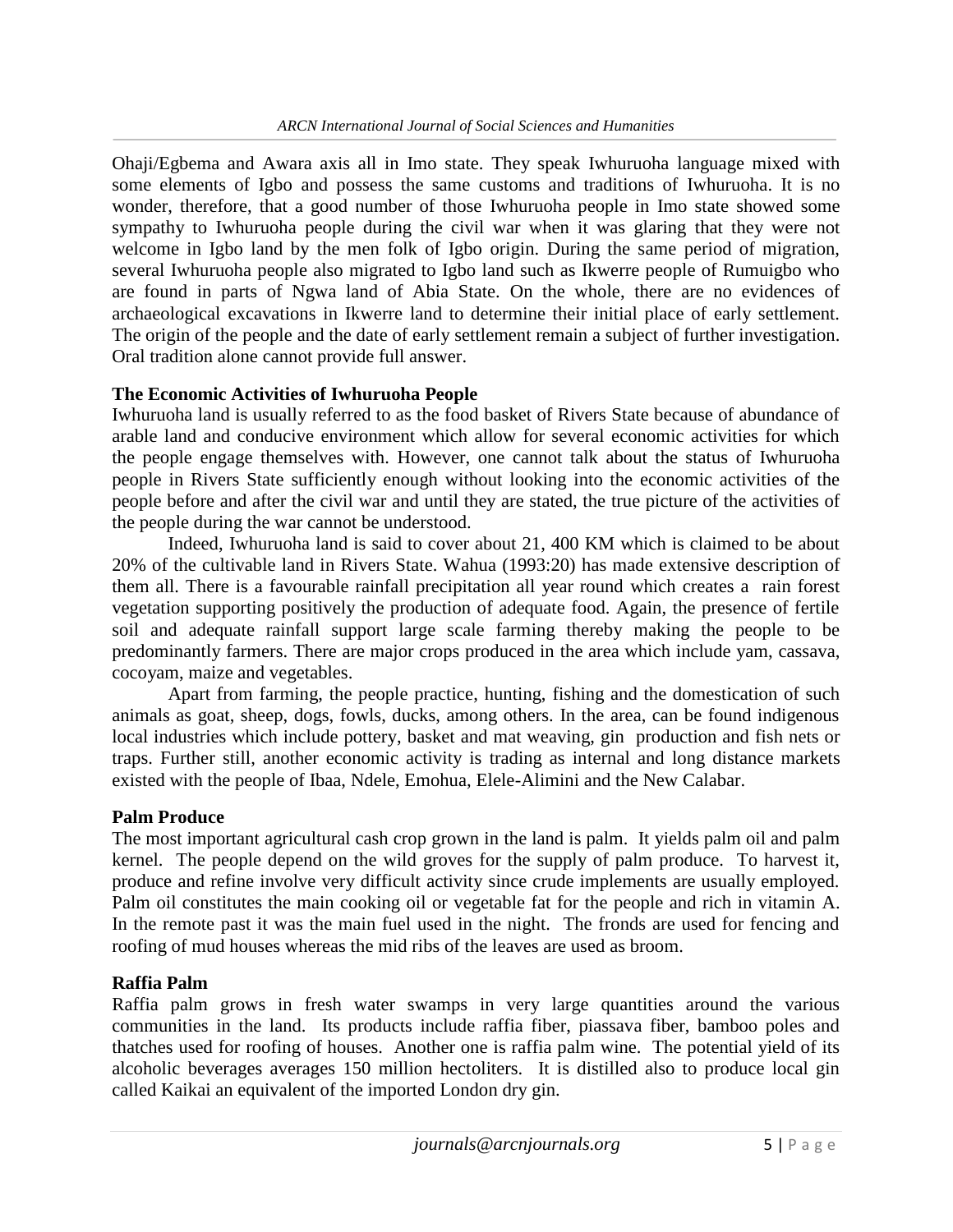## **Trade and Commerce**

There are both local and long distance markets around Iwhuruoha Ikwerre communities where sellers and buyers meet to exchange their goods and services. Goods were exchanged for money while buyers went in for goods in place of their cash. Where cash was not available barter system became the ready option. Excess farm produce are sold in the various markets. While markets existed in village squares, others were situated along water fronts or creeks. Items include yam, cocoyam, garri, cassava, vegetables, okro, pea, oranges, paw-paw etc.

Long distance markets were established with the coastal people of the New Calabar such as Kalabari, Okrika, Bonny and Oyigbo. There also existed long distance markets with Etche, Ekpeye, Eleme, Igbo etc. Some of the traders from those areas brought fish, pepper, stainless plates, clothes, shoes etc to be exchanged with other traders who brought in food items. Markets served as an important center not only for economic activities but also for communication and social interaction.

The economy of Iwhuruoha people was basically at subsistence level during the time and women also contributed to the sustenance of kin groups thereby participating effectively in the local economy. They took charge of the domestic sector and contributed substantially to the production, processing and distribution of goods and services. Iwhuruoha women farmed along side their husbands and children and took part in the production of palm oil and palm kernel. They also participated in local and long distance trade and were fully involved in procurement and sales of various food items and related commodities.

Several Iwhuruoha people, in addition to other activities provided health care services. In areas such as Odegu, Ibaa, Emohua and Ubima a good number of them were local midwives and birth attendants. Traditional healing using herbs also formed part of the services of the people. Since women did not own lands, they procured same during farming season from family heads deriving benefits there from. In spiritual matters, Iwhuruoha people were not left out. Some of them served several goddesses as priestesses, diviners, healers etc.

During the period, education was functional. It was then possible for both men and women to obtain a skill in order to earn a living. This goes in line with the observations of Aliyu (1982:20) when he stated that a woman who was without a craft or trade or who was totally dependent on her husband was very rare and was regarded with contempt. Therefore, apart from farming, some women became skillful in palm kernel cracking, fishing nets, canoe carving with their husbands. These activities helped them in financing most family needs. For instance, one Madam Ovihiele of Evekwu-Odegu assisted her husband, Emenyonu on tax collection for the colonial office in both Odegu Town of Rumuji and Ahoada. She worked so hard with her husband to protect Evekwu from District officer's harassment thereby ensuring peaceful atmosphere in the organization of Evekwu community during the indirect rule system.

Iwhuruoha economy was dynamic. Both men and women were active in various economic activities to ensure that there was gainful employment for the younger generation.

#### **The role of Iwhuruoha People in the stability of Rivers State**

France of the territorial integrity of the region. These of<br>Some women therefore became heads of families. There<br>e arguments of some scholars concerning the role the<br>[journals@arcnjournals.org](mailto:journals@arcnjournals.org) 6 | P a g e One of the major interrogating roles of Iwhuruoha people during the civil war was when the men went to war on the side of Biafra in defence of the territorial integrity of the region. Most of them lost their lives in the battle field. Some women therefore became heads of families. There were young people also who joined the army in order to defend Rivers State and to assist the men at the battle field. Contrary to the arguments of some scholars concerning the role the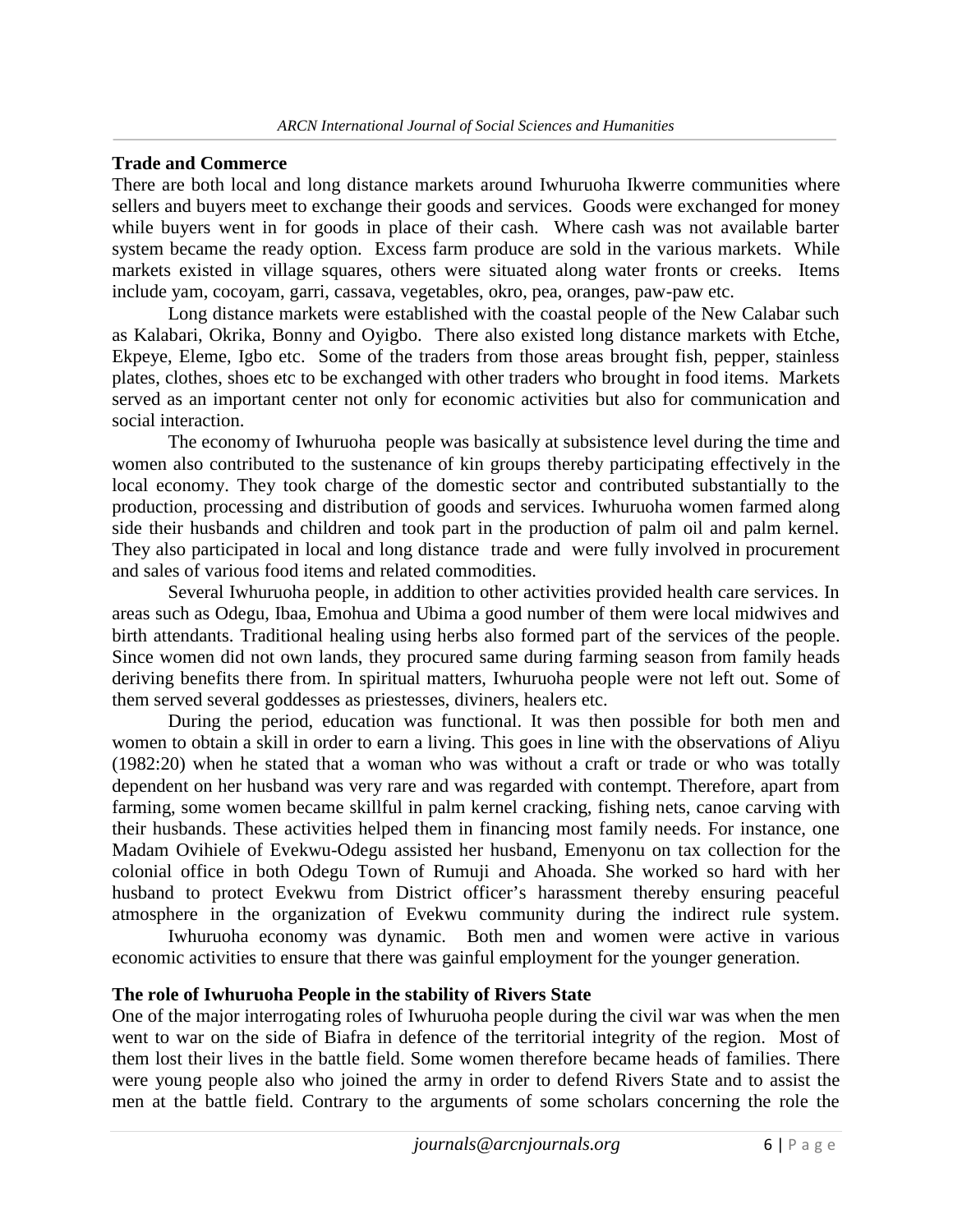people played which they said did not make any impression in their minds, yet it is on note that the people offered humanitarian support to frontline brave soldiers who fought on the side of Biafra during the war. There were again others who were on the side of Federal troops assisting in the determined efforts of the government to return to the status quo.

Recently, Chief Gibson Emenyonu a frontline traditional ruler in Evekwu-Odegu in Emohua local government Area of Rivers State who was a Biafran soldier had stated that Iwhuruoha people during the war organized themselves to provide relief for fighting troops. He went on to explain that such relief services included Medicines, food, water, soap, cigarettes and intelligence gathering. Some of the women were also organized into various groups such as the women's voluntary services. They were mainly responsible for providing comfort to the soldiers.

Again, those people who joined the army were recruited in such Ikwerre towns as Rumuji, Choba, Igwuruta, Rumuokwurushi, Emohua, Elele, Isiokpo, among others, to serve in the army without adequate training and motivation whereas others served on service delivery. Furthermore, they were also used for propaganda as some of them were employed in the propaganda unit. It is important to note that Iwhuruoha people contributed immensely to the sustenance of the local economy. Their efforts at local and frontline trade kept the economy from total collapse. Narrating her ordeal during the war, Mrs. Alice Wori Ikunga, explained that some young people were engaged in illegal trade called Ahia attack. This involved across enemy lines. Meanwhile, other parts of Rivers State were either sleeping, hiding or running away to Lagos through the sea. Some ran to the Biafran enclave for safety and protection.

This situation emerged during the war because the Federal Government of Nigeria placed embargo on trade between Biafran territories which included Rivers State and her neighbours blockading both land and sea routes. Some of the men who could not join the army became spies to Biafra as they traded across enemy lines. The spies helped Biafra get information which led to some initial victories within the city of Port Harcourt. According to Ogunseye (1991:15), the traders accumulated wealth which helped them to maintain their various families some of which had lost the head of their families in the ensuring crisis. This called for the reason why several women in Diobu axis of Rivers State became family Heads playing the role of men in many respects.

Noteworthy is the fact that the war revived the dynamism in the palm produce business. As the population of Iwhuruoha men depleted, women took up on a large scale the processing of palm oil which was sold at the local markets. A local pomade known as ilo Oku was produced by women from the cooking of palm kernels and this was also sold at illegal bush markets located in the bush and covered by trees. Before the colonial times, palm wine and local gin known as kai kai were produced or distilled by the men. But during the war, women joined their men folk to distill kaikai because it had very high economic value as they made money selling them in internal or local markets. Besides this, the people also took up the production of local salt as the economic embargo by the federal government had caused scarcity of the imported common salt. They produced local salt by boiling salt water and allowed it to dry. The salt trade became lucrative as it was then a scarce commodity.

ar to cultivate cassava, yam, cocoyam, vegetables and<br>d in local and bush markets which yielded good revenue<br>government. There were also trading activities in other<br>[journals@arcnjournals.org](mailto:journals@arcnjournals.org) 7 | P a g e The trade in staple foods also flourished during the period. Those who had farms close to the village went to farm during the war to cultivate cassava, yam, cocoyam, vegetables and fruits. These staple food items were sold in local and bush markets which yielded good revenue not only to the people but also to the government. There were also trading activities in other communities within Rivers State.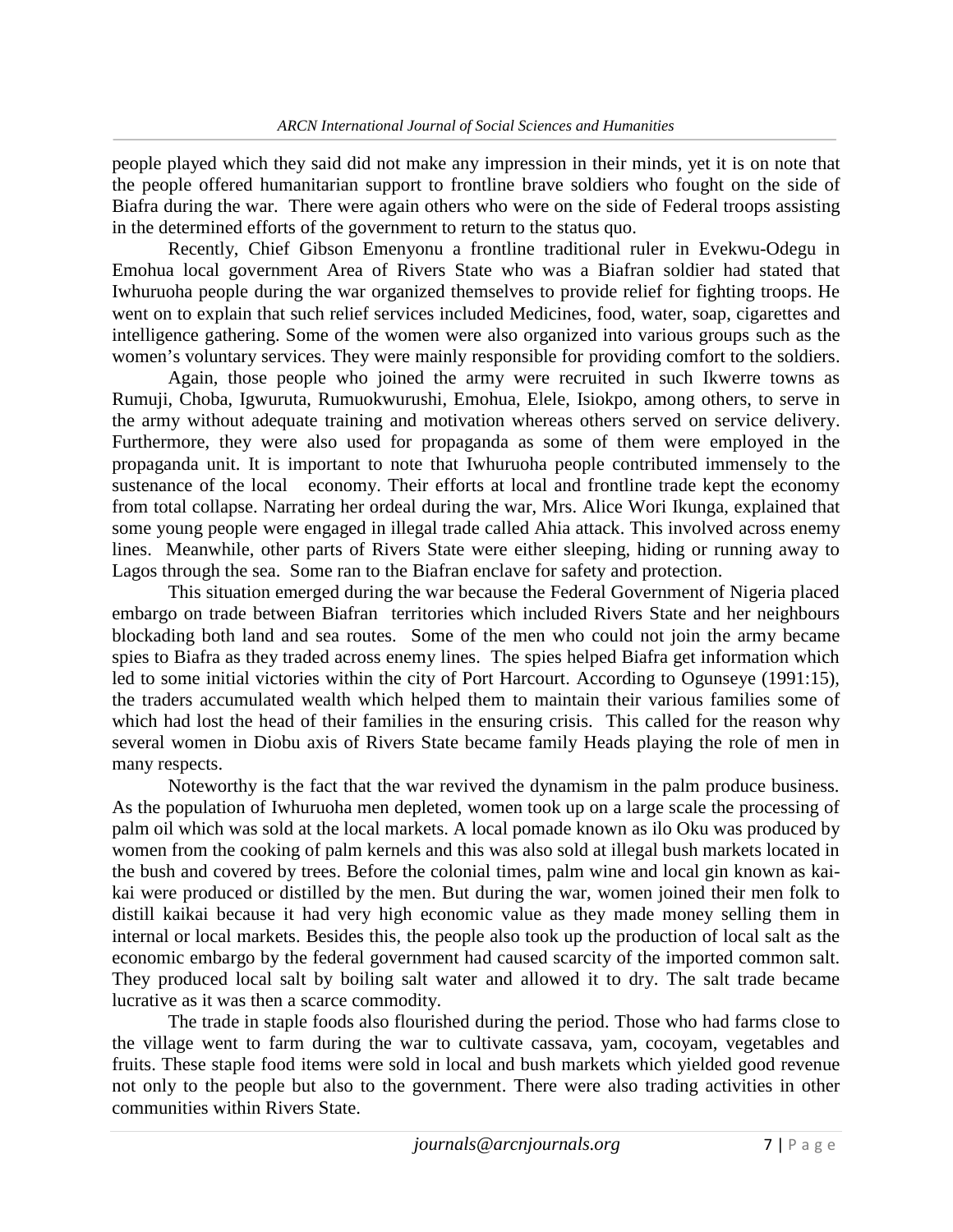The people themselves engaged in other services which included bank treasuries. They kept money, exchanged some and made profits therefrom. In fact they were like banks and treasury units. Many of them who had the heart and fearless got jobs and worked as clerks and secretaries in the various departments in Port Harcourt, Isiokpo and Rumuobiakani where Biafran directorates had offices. Their people can be acknowledged as achievers of sorts during the war time. Again some were tailors, cleaners, labourers and food vendors in their various Directorates. Thus, the people responded positively to war efforts and contributed immensely to the needs of the people which other Rivers State themselves have refused to acknowledge. The indigenous inhabitants of Obio/Akpor and Port Harcourt local government area of Rivers State though they are not Igbo but supported whole heartedly Biafran effort and bravery. Therefore Ikwerre people and their women also needed to be commended for the roles they played to make Biafra a reality. On the other hand, Odegu people of Emohua Local Government Area of Rivers State were said to have assembled their local warriors to liberate themselves from any occupation of their area by Biafra. Till date, the bravery of the people in this regard needs to be applauded by all and sundry.

#### **Impact of the War on Iwhuruoha People**

The Nigerian civil war impacted on the people both negatively and positively. On the positive side, the people achieved some levels of economic success. Their young people learnt how to do business and take care of the homes in the absence of adult men who had gone to war. Others again learnt how to prepare food substitutes. In the area of education, the people had the opportunity of being trained in various skills such as mechanics, auto-electrician, brick laying etc. And they used the knowledge gained to full advantage after the war. The participation of women in the war efforts did little to change cultural or traditional roles on the society rather their status was enhanced and the previous perception about women greatly altered for good. The people were more patriotic during the war than many other people in Rivers State. This is because they remained committed and most helpful. Having been trained in several professions their aspiration to be trained in auxiliary nursing and soldiering increased. They learnt how to trade and how to engage in several economic activities. It was based on this that they allowed their lands to be used in establishing industries and business ventures by the Rivers State government after the war. Industries were established in Trans Amadi, Choba, Rumuolumeni, Diobu etc. They also assisted the Federal government to establish air and sea ports and construct roads across several farm lands.

*journals* are any died in the battle filed. This dislocated<br>ag Biafran soldiers and invading federal forces.<br>ed a lot of humiliation in the hands of both Biafran and<br>[journals@arcnjournals.org](mailto:journals@arcnjournals.org) 8 | P a g e On the negative side, the story is most appalling and the situation pathetic. The sufferings of Iwhuruoha people in the hands of Biafra and Nigerian soldiers are most regrettable and unprecedented. The suffering ranged from lack of food, risky business endeavours and lack of legitimate job to do. As a result, many were forced into immoral and unethical practices. For instance, many of them abandoned their homes in search of relief materials from the Red Cross and other humanitarian agencies. Many who could not fend for their children abandoned them to join the Red Cross if only they could succeed in getting access to the relief materials for their children and family members. In the circumstances, many died in cross fire shooting trying to save some Biafra soldiers and such families sometimes left untold hardship upon the children whose parents they were not sure of seeing again as many died in the battle filed. This dislocated many homes which were looted by fleeing Biafran soldiers and invading federal forces.

Indeed, Iwhuruoha people suffered a lot of humiliation in the hands of both Biafran and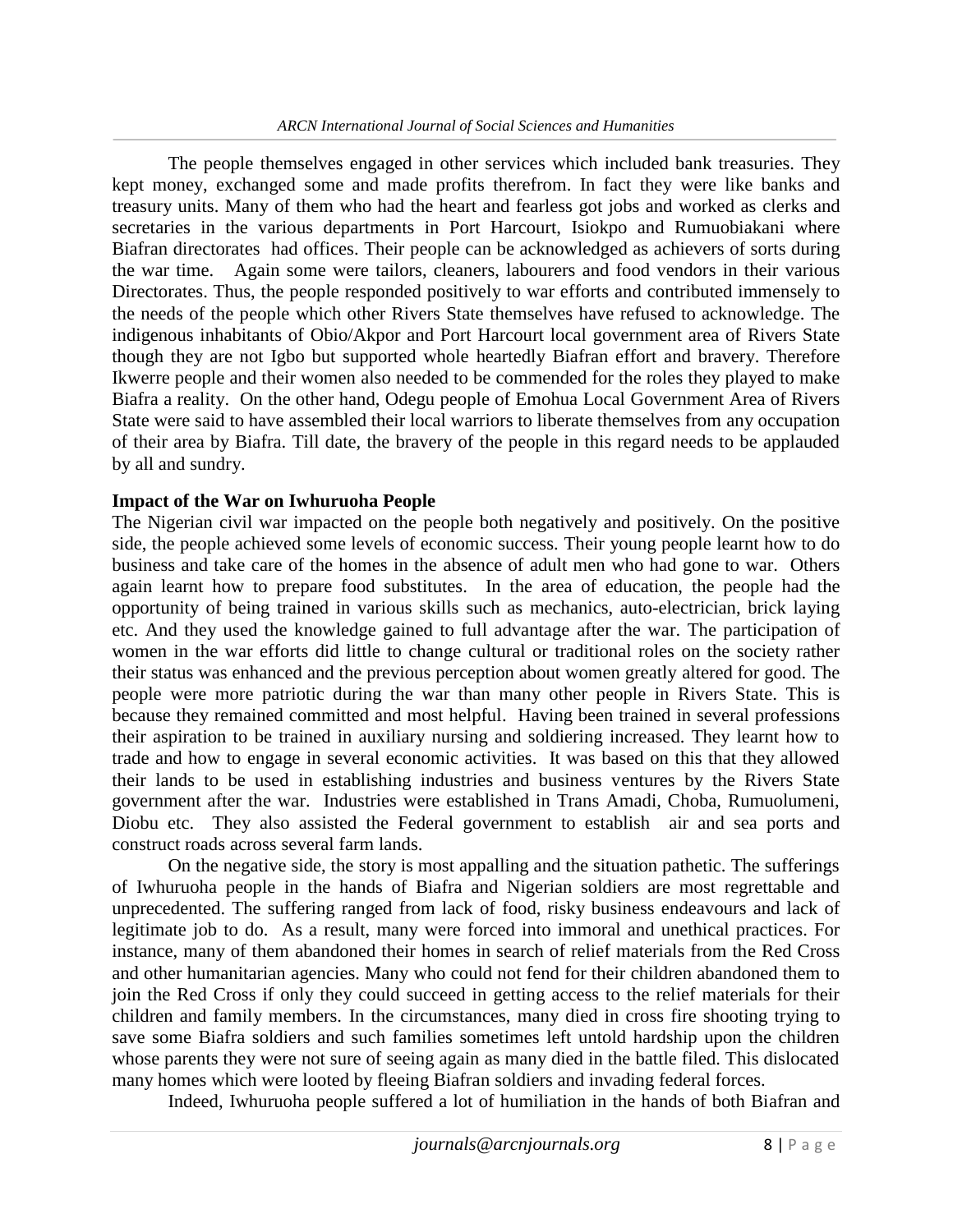Federal troops in the form of rape and forced marriages, some of which collapsed shortly. Emezue (1999:1-2) therefore had lamented that modern warfare often leads to sexual violence against women and exploitation of women. However, during the war, this took various dimensions. First, some women were raped, while others were conscripted and transported across the border to work as prostitutes or forced into marriage with federal troops. For example, a certain Oteeri Wodo from Evekwu-Odegu was forced into marriage with a federal soldier from the then Bendel State, now Edo state. Since the marriage was not her will and with absence of love, she later escaped and returned to her parents. A week later, the very solider came with troops to the village of Evekwu-Odegu in search of the "wife". He threatened to arrest and shoot the parents if they refused to produce her. At that point, the parents had to look for the girl's hideout and returned her to the soldier. Few years ago, Ote-eri died during pregnancy having had several children with the soldier before then.

Indeed, the excessive exploitation of the people led to the spread of sexually transmitted diseases by both Biafran and Nigerian soldiers. Even forced marriages were contracted which never lasted and the stigma has been there over the years. Biafran soldiers of Igbo origin saw Iwhuruoha people and other minorities in Rivers state as traitors and saboteurs because of the sudden fall of some towns such as Odegu, Bonny, Isiokpo and Port Harcourt to Federal Troops. And for this reason, Biafran soldiers persistently carried out indecent assault on Iwhuruoha people in retaliation for being sabortours. In order to escape this assault, some families relocated to swampy areas of the deltaic region most inaccessible to the ferocious Biafran soldiers. The most worrisome was the method applied in some cases to get these women. It is on record that there was forced abduction of both married and unmarried women in order to satisfy their lust for sex. Road blocks were mounted by soldiers within communities of Evekwu, Port Harcourt, Elelenwo and Rumuokwuta so that ladies could be captured and sent to senior army officers to be sexually entertained.

Lack of appreciation or applaud for what Iwhuruoha people did to salvage the situation created some discontent among the people. However, the condemnation of Iwhuruoha people for the roles played during the war stems from ethnic hate that has been shown by the Igbo against Iwhuruoha people over the years. The erroneous view that some of the women went to the men soldiers out of the lure of material things should be discarded. Objective historical reconstruction would help the society understand history in its correct perspective. It is important to understand that not being objective in looking at history became one of the weapons of Igbo scholars in undermining the role played by Iwhuruoha people and other people generally. If ethnic hate could determine what one writes then common sense could be sufficient to judge the past in our present.

*[journals@arcnjournals.org](mailto:journals@arcnjournals.org)* 9 | P a g e After all Iwhuruoha people lost their lands to the Igbo colonialists and Okrika adventurists in such manner as to demean their self esteem. Not only that, the rampaging Biafran soldiers out of frustration and desperation brutalized several Iwhuruoha people. Among these people so treated were Ona Nna Igwe from Elioparanwo in Obio/Akpor LGA who was buried alive on the suspicion that he was a saboteur. His first son Iche Igwe is still alive. Again, the first Iwhuruoha journalist, a graduate of the University of Nigeria, Nsukka, who wrote for Dr. Nnamdi Azikiwe's West African Pilot Newspaper. Honokwuru Obasiolu was at Aluu in Ikwerre Local Government Area tortured by Biafran soldiers and later buried alive on suspicion too that he was a Saboteur. Honokwuru Obasiolu hailed from Rumuigbo and had gone to Aluu to see the condition of his pregnant wife who had gone to the parents at Aluu to take cover in the midst of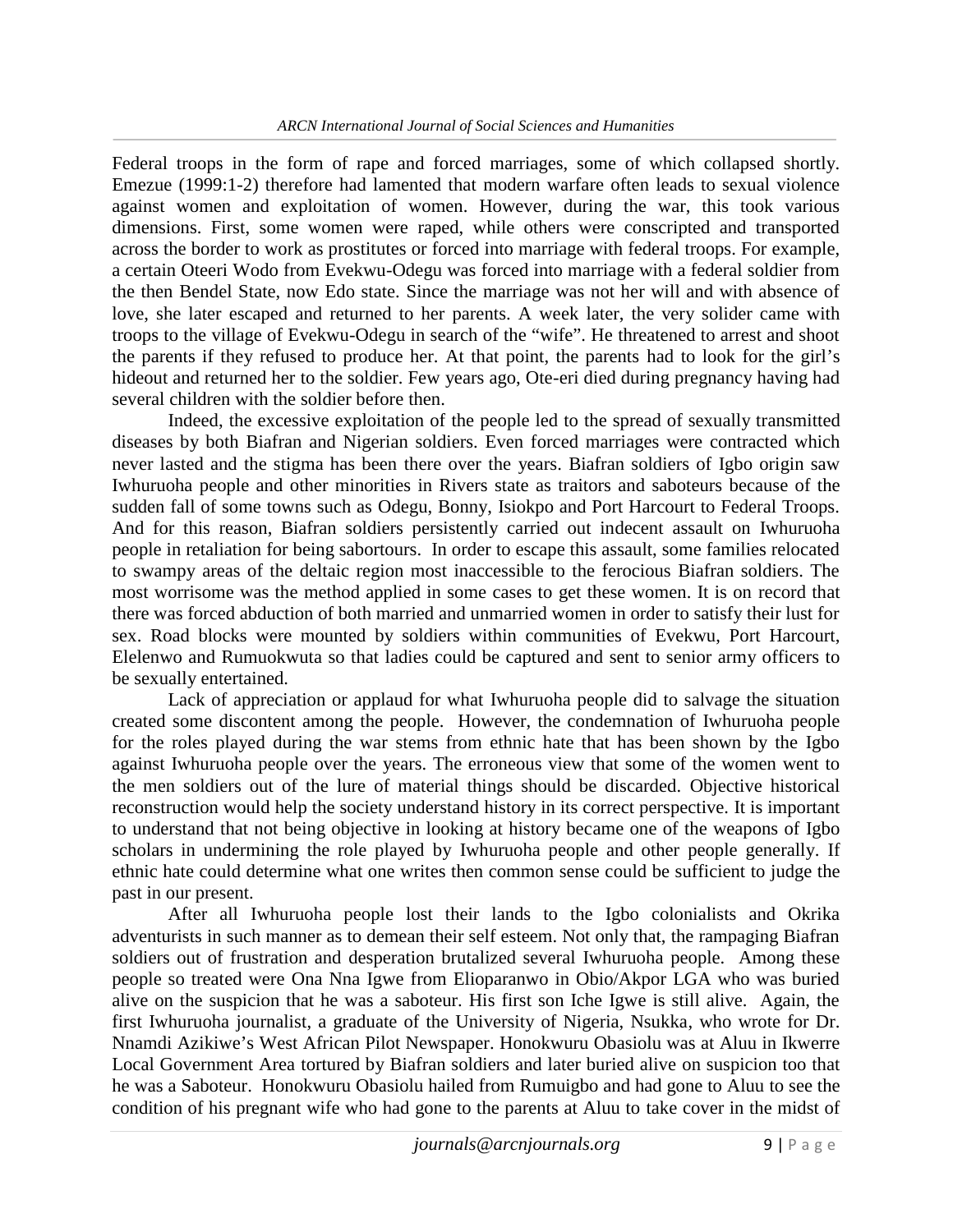sporadic shootings during the escalation of the war in 1967. When the wife came back from the farm to hear what has befallen the husband, she collapsed and dies with the pregnancy. His only daughter, Dr (Mrs) Ige is still alive. This may not be all but the Iwhuruoha war experiences are pathetic and calls for sympathy and compensation in terms of appointments in government and infrastructural developments.

## **Conclusion**

Here in this work, it can be understood the prominent and invaluable roles Iwhuruoha people played during the Nigerian civil war notwithstanding their sufferings and hardship. As the war ended, it seems that memories of the achievements or participation of the people in the war efforts got disappeared, otherwise, their roles should have been the stepping stone to higher levels of achievements in the present times. Today, the people are trying to shore up some strength in executing valuable projects in all areas of human endeavour not from the experiences of the war but through innovative approaches as dictated by modern times.

Though there are negative consequences of their participation in the war, their ability and intelligence should have been highlighted and harnessed to full advantage in order to develop strong and influential male and female elite within the Iwhuruoha nation and Rivers State generally. Unfortunately the war experience did not last for too long. This, may apparently be for reasons of ethnic hate or discontentment in the miseries metted out to those termed as minority saboteurs whose so termed sabotage was nothing compared to the negative activities of starving Igbo who out of frustration assisted federal troops with intelligence information as to Biafran strength and military capabilities. Some soldiers engaged in these activities in order to receive relief materials in the form of food items to mitigate the problems of starvation that stared them on the face.

The socialization process during the war contrary to expectations gave great impetus to internal colonialism of the large ethnic majority group in Rivers State to oppress and subdue the yearnings and aspirations of the people for a higher stake in rebuilding the status of the people during the war. The bitter experiences of the war created the need in the minds of the people to be educated and be literate enough to compete in a challenging environment of today.

Again, the people's ability to mitigate conflicts has always been overlooked but it is hoped that emerging trends of the present civilization will lift Iwhuruoha people beyond the present situation. Analyzing and studying to enlighten the Iwhuruoha people and their contributions towards war efforts will make meaningful contributions towards historical reconstruction. And efforts of others outside Igbo ethnic nationality who have done well to execute the success of the Biafran heroes should be appreciated by all historians. Once this is done, then, of course, the efforts of Iwhuruoha people and the hardship they endured especially in the hands of opposing soldiers can be appreciated.

ons within the Nigerian State. Meanwhile, it was difficult<br>omen in leadership positions at both Federal and regional<br>m in the things that today concern the Nigerian political<br>are able to come out of the doldrums can they b Economically and politically, the experiences of Iwhuruoha people can be considered worthwhile except that they soon forgot about them all in order to face the challenges ahead. Otherwise, those experiences were good enough to make the people stand the test of the times and the younger generation able to borrow from the experiences to match on to develop potentials necessary to influence decisions within the Nigerian State. Meanwhile, it was difficult on the other hand, to see Iwhuruoha women in leadership positions at both Federal and regional levels as a result of lack of enthusiasm in the things that today concern the Nigerian political equation. Not until Iwhuruoha people are able to come out of the doldrums can they be seen